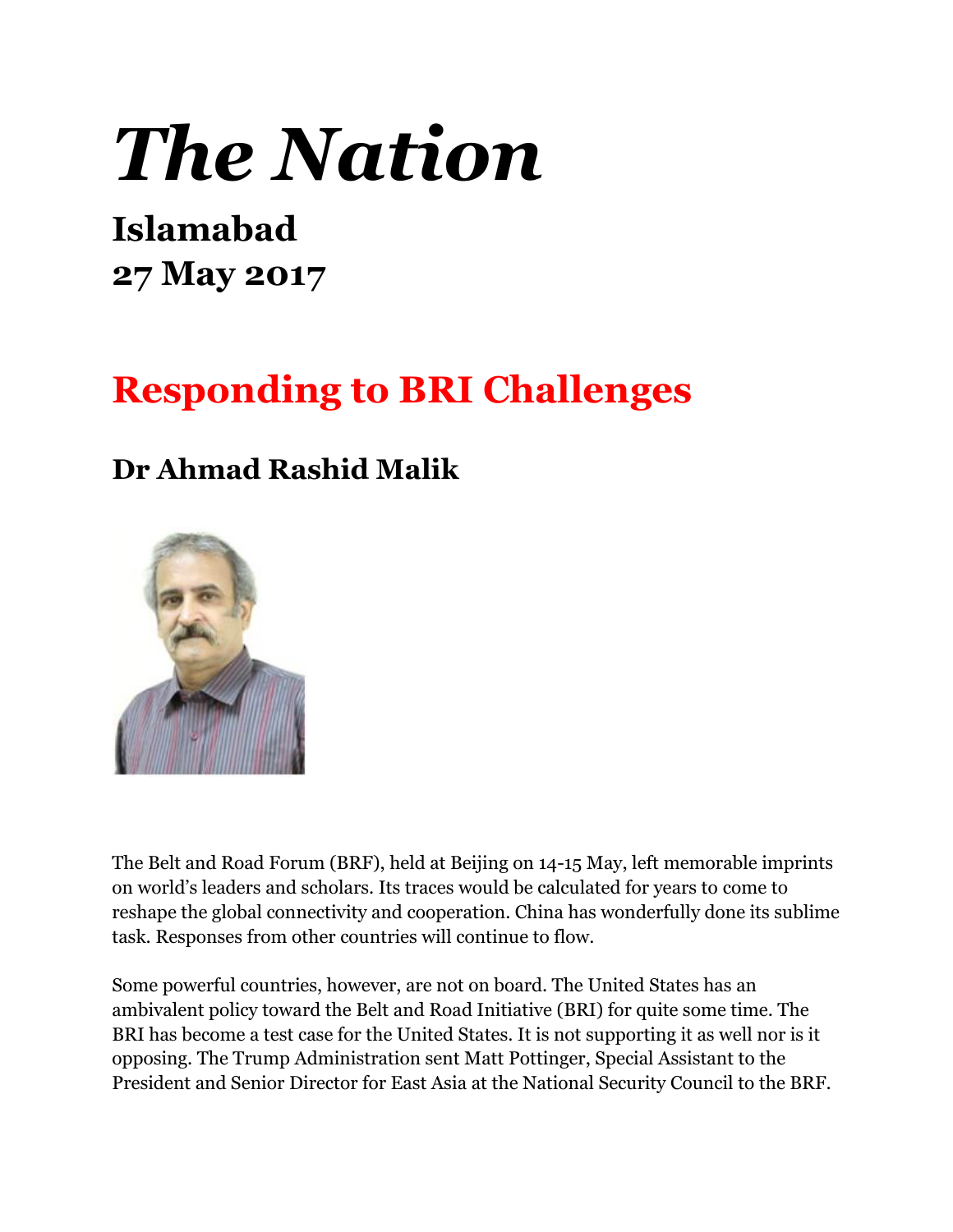His presence amounted to a nod from Washington and its ability to appreciate the building of infrastructure. He said that American companies especially engaged in construction, engineering, oil and gas, and finances have lot to offer to the BRI. While he supported the initiative, he also questioned debt burden, environmental issues, and transparency of the BRI.

The United Nations, World Bank, and the International Monetary Fund (IMF) gave unflinching support to the BRI at the moot. They understood the vitality of the connectivity.

Critics say that Trump is a bit lenient toward China to get its support to fix the North Korean issue. They believe that Trump is conceding global leadership to China and that the BRI is not just trade integration, it is China's grand plan to capture global leadership. These are old geo-political tribal views based upon old dictums.

These concerns are futile. They are far from reality. China is serious about transparency not only within China but about BRI projects. Under its anti-corruption drive, around one million people have been punished since 2013. China has made as number of measures to ensure transparency in BRI projects. Debt is going to be eased after BRI projects are materialised and gain strength.

Countries can refuse any loans and investments if they deem it necessary or a potential threat to their finances and future expensive investments offers by Chinese companies. China does not impose its will on sovereign governments. They can choose and pick if their national interest allows them to do so.

Environmental degradation is the chief concern of the BRI. It is the revival of the ancient Silk Road - not the destruction of the Silk Road with new technologies to preserve the human heritage and environment.

No country could concede leadership to any country through its will. It is a natural process. Power shifted from a Euro-centric focus to the United States after World War II. They did not concede to the United States happily or angrily. It was the decision of history. The rise of China is also natural. Power just cannot be conceded to China by the United States. These are economic realities and the historic course of these events cannot be changed.

The gathering of 29 world's leaders at the Belt and Road moot in Beijing on 14-15 May was testimony to this unfolding reality taking place in favour of China. Smaller and developing countries have an equal share in the BRI. They are keen to participate to change economic under-development into opportunity and prosperity. The BRI is not a